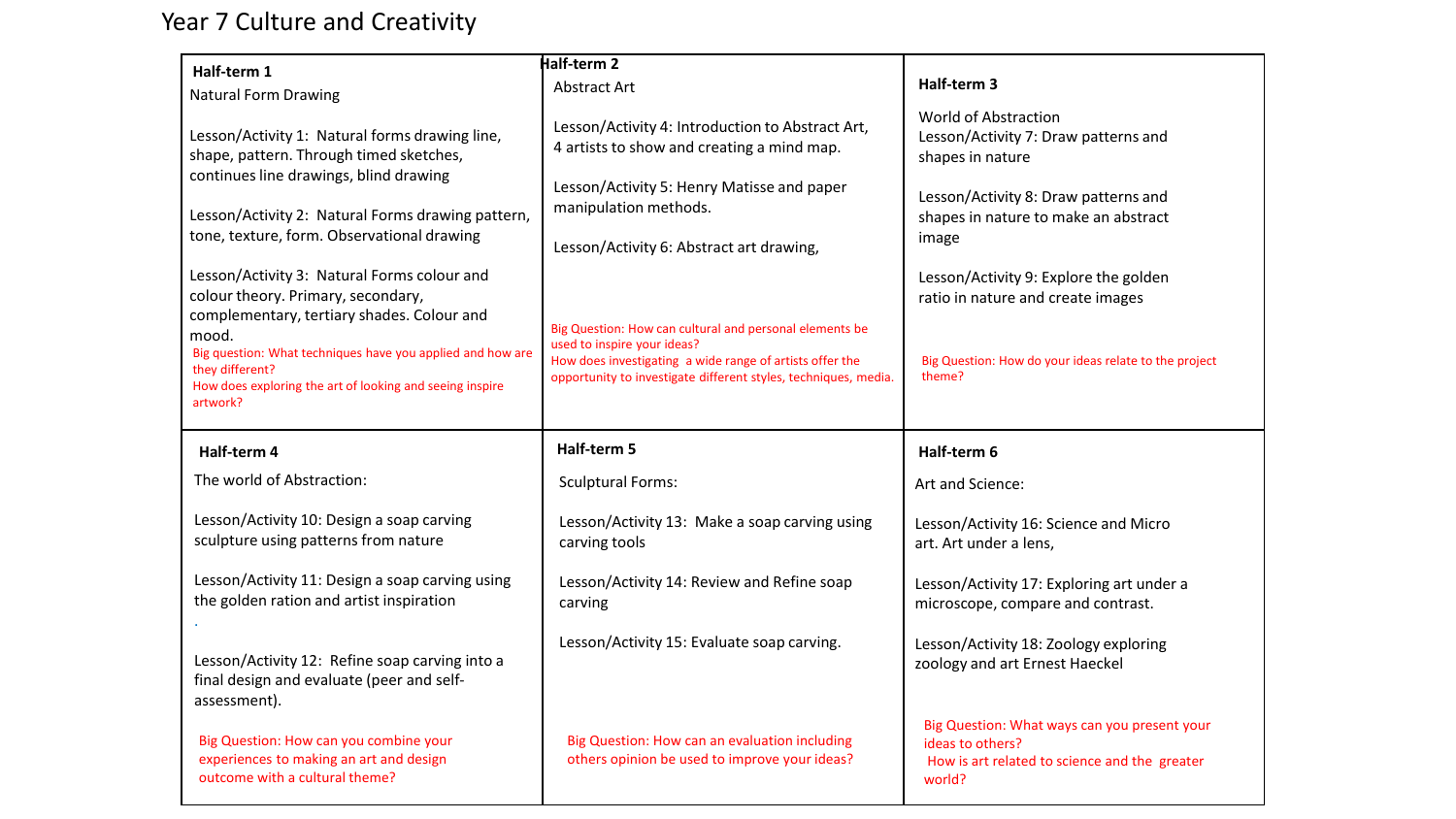## Year 8: Sustainability

| Half-term 1                                                                                                                                                                                                                            | Half-term 2                                                                                                                                                                                                                                                                          | Half-term 3                                                                                                                                                                                                                 |
|----------------------------------------------------------------------------------------------------------------------------------------------------------------------------------------------------------------------------------------|--------------------------------------------------------------------------------------------------------------------------------------------------------------------------------------------------------------------------------------------------------------------------------------|-----------------------------------------------------------------------------------------------------------------------------------------------------------------------------------------------------------------------------|
| Term 1: Organic Forms land and sea                                                                                                                                                                                                     | Term 2: Shape and pattern: Exploring Helen Wells,<br>Ian Macarthur and Zen doodles                                                                                                                                                                                                   | Term 3: Our World Our Future                                                                                                                                                                                                |
| Lesson/Activity 1: Natural forms drawing line,<br>shape, pattern. Through timed sketches,<br>continues line drawings, blind drawing                                                                                                    | Lesson/Activity 4 : Patterns and forms exploring<br>the artist Helen Wells                                                                                                                                                                                                           | Lesson/Activity 7: Insect studies and<br>learning about conservation projects<br>in the UK and across the globe.                                                                                                            |
| Lesson/Activity 2: Natural Forms drawing tone,<br>pattern, texture, form. Observational drawing                                                                                                                                        | Lesson/Activity 5 : Zen doodle designs inspired by<br><b>Helen Wells</b>                                                                                                                                                                                                             | Lesson/Activity 8: Insect studies and<br>learning about paper manipulation                                                                                                                                                  |
| Lesson/Activity 3: Natural Forms colour and<br>mood through colour theory. Primary, secondary,<br>complementary, tertiary shades. Colour and<br>mood.<br>Big Question: What techniques have you applied and<br>how are they different? | Lesson/Activity 6 : Exploring Ian Macarthur<br>animals and patterns inspired by previous designs.<br>Big Question : How do your ideas relate to the project<br>theme?<br>How have you explored Helen Wells and abstract art,<br>focusing on Shape, pattern and colour to create art. | Lesson/Activity 9: Creating a paper<br>manipulated insect using paper and<br>card<br>Big Question: What ways can you present your ideas<br>to others?<br>How can the 6Rs and the theme sustainability<br>influence our art. |
| Half-term 4                                                                                                                                                                                                                            | Half-term 5                                                                                                                                                                                                                                                                          | Half-term 6                                                                                                                                                                                                                 |
| Term 4: Our Planet Our World                                                                                                                                                                                                           | Term 5: Our Planet Our World continues                                                                                                                                                                                                                                               | Term 6: Our World Architecture                                                                                                                                                                                              |
| Lesson/Activity 10: Exploring sustainability and the<br>environment in art. Looking at the 3D work of Darrell<br>Wakelam. Make a mind map with key vocab and                                                                           | Lesson/Activity 13: Construct a bass relief animal<br>model which evokes sustainability and global plant<br>problems.                                                                                                                                                                | Lesson/Activity 16: Exploring different forms of<br>architecture across the globe, perspective drawing.                                                                                                                     |
| paper model design sketches.<br>Lesson/Activity 11: Exploring design ideas inspired by<br>David Wakelam, plan construction methods and                                                                                                 | Lesson/Activity 14: Refine a bass relief animal model<br>which evokes sustainability and global plant problems.                                                                                                                                                                      | Lesson/Activity 17: Explore local architecture and<br>global designs to design a new building using<br>photomontage methods                                                                                                 |
| evaluate designs<br>Lesson/Activity 12: Develop design ideas and process<br>notes ready for making                                                                                                                                     | Lesson/Activity 15: Refine Bass relief sculpture, paint<br>and evaluate                                                                                                                                                                                                              | Lesson/Activity 18: Refine photomontage and/or<br>make a building model using cardboard construction.                                                                                                                       |
| Big Questions: What ways can you present your<br>ideas to others? What is sustainability and how can<br>we explore art and meaning within our artwork?<br>How can we be resourceful with the materials we<br>use to create art?        | Big Questions: How do your ideas relate to the<br>project theme? How are you using materials<br>collected to make art.                                                                                                                                                               | Big Questions: How can you combine your<br>experiences to make an art and design outcome with<br>a cultural theme.?<br>How can an evaluation including others opinion be<br>used to improve your ideas?                     |